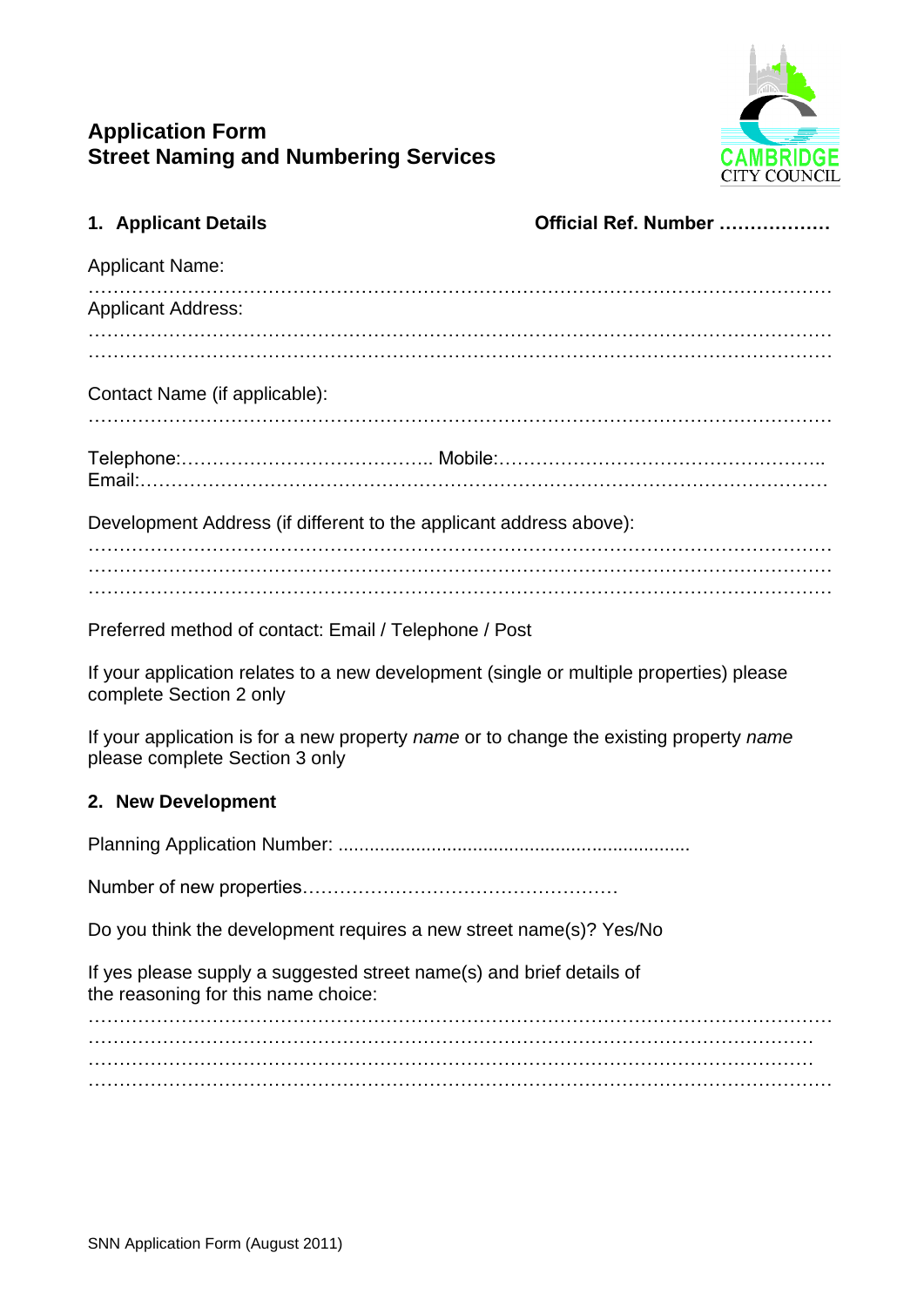Please note: We can start the consultation process for new street names as soon as payment has been authorised. However, we are only able to provide property numbers once building foundations are in place.

#### **3. New Property Name or Name Change**

Does the property currently have a name? Yes/No

If yes what is the current name of the property:

…………………………………………………………………………………………………………

Please list 3 suggested new names in order of preference:

1: …………………………………………………………………………………………………………  $2.$ 3: . The contract of the contract of the contract of the contract of the contract of the contract of the contract of the contract of the contract of the contract of the contract of the contract of the contract of the contrac

## **4. Next Steps**

How to pay for your Street Naming & Numbering Application.

Send your completed application form to Cambridge City Council to,

Street Naming and Numbering Cambridge City Council PO Box 700 **Cambridge** CB1 OJH

Please be aware that your application will not be processed until your payment has been received. If you have any query please call 01223 457121 or email [nick.milne@cambridge.gov.uk.](mailto:nick.milne@cambridge.gov.uk) or [BuildingControl@3csharedservices.org](mailto:BuildingControl@3csharedservices.org)

Pay by Post

Enclose the appropriate fee made payable to Cambridge City Council

#### Pay by Telephone

You can pay by calling 01223 457200. You will need the development address ( where the works are taking place), the official street naming and numbering reference number as shown above and your debit / credit card.

Receipt Number ………………………

## **Privacy Notice Why are we asking for your personal information?**

SNN Application Form (August 2011)